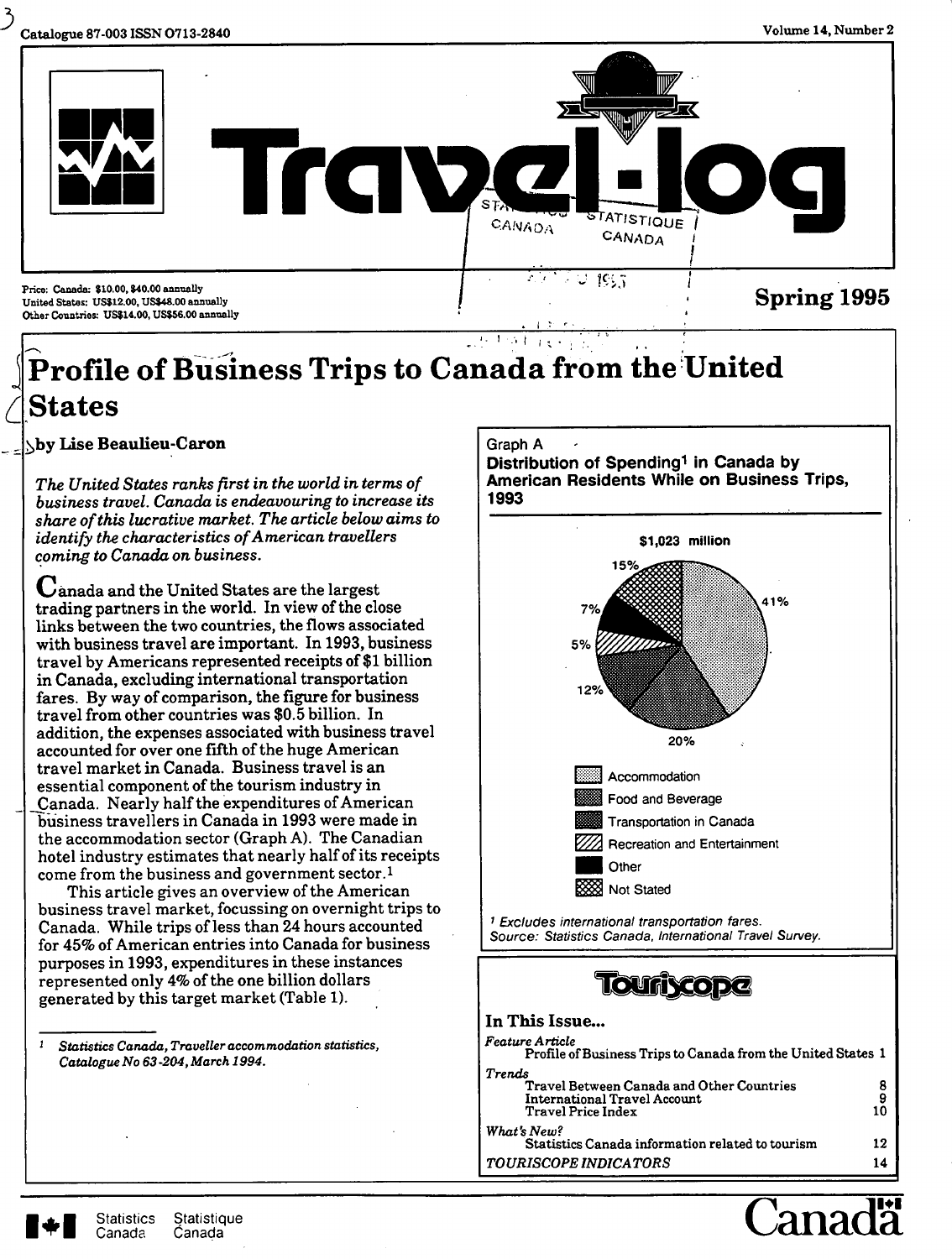## AGRICO INTERNATIONI

### o a santa

The Government Travel Survey of U.S. Visitors to Canada, which has been conducted by Statistics Canada since 1990, provides the data base for this study Canada Customs officers are responsible for counting and distribution of questionnaires at the border ports. The questionnaire<br>response rate for this survey was 7% in 1993. Prior to that, the Survey of American Visitors was handled by the United Slates Department of Commerce

#### **C<jfV«»^agiO:**

The analysis is based on the year 1980 and on the data collected since 1990. Between 1981 and 1989, the sample size of American travellers did  $\overline{\text{mol}}$  permit a breakdown of business travel in Canada. For the purposes of this article, we limited ourselves to trips of at least one night.

#### l>oiSinMiE>n\$

A business trip is defined in the Survey as including conventions, meetings, conferences, trade shows or seminars, or other work. The trip to Canada must be for less than one year. Military personnel, diplomate and international transportation crews are excluded.

Considerations relating to the Free Trade Agreement<br>Part IV of the Canada-U.S. Free Trade Agreement contains commitments regarding business iravel in order to eliminate harriers to trade in goods and services between the two countries. The two<br>governments adapted the regulations in order to facilitate business travel.

This liberalized access applies to four types of business travellers; business visitors, traders and investors, professionals and intra-company transferees. These persons are now allowed to enter Canada without baving to obtain a temporary employment authorization pursuant to the Canada Immigration Regulations,

#### • *Continued from page 1*

In 1980 the number of business trips2 by American residents to Canada was greater than the comparable figures for Canadians to the United States (Graph B). Between 1980 and 1990, however, business travel by Americans to Canada rose at a very slow rate averaging 0.9% a year, while business travel by Canadians to the United States went up 3.8%. Consequently, in 1990, more Canadians travelled to the United States on business than Americans travelled to Canada for the same purpose.

According to the survey conducted by Statistics Canada (see Additional Information), business travel accounted for 14% of the trips by Americans to Canada in 1990, the same proportion as in 1980. Since that time, the market share has grown slightly, to 15% in 1992-93. This small increase in market share in the early part of the decade is attributable to a higher number of business trips, while the total number of trips made to Canada by United States residents for any reason dropped between 1990 and 1993. The Canada-U.S. Free Trade Agreement thus seems to have had a beneficial effect on business travel by Americans, if only because it facilitated access to Canada. This would create new commercial opportunities for the Canadian tourism industry in this specialized niche.



**Toll-free order service in Canada 1-800-267-6677** 

**Editor:** *Monique Beyrouti Tel: 613-951-1673 Fax: 613-951-2909* 

*Price: Canada: \$10.00per issue, \$40.00 annually United States: US\$12.00 per issue, US\$48.00 annually Other Countries: US\$14.00 per issue, US\$56.00 annually* 

Published by authority of the Minister responsible for Statistics Canada Statistics Canada should be credited when reproducing or quoting any part of this document

The paper used in this publication meets the minimum requirements of American National Standard for Information Sciences - Permanence of Paper for Printed Library Materials, ANSI Z39.48 - 1984. ⊝

### *'* Minister of Industry, 1995

All rights reserved. No part of this publication may be reproduced, stored in a retrieval system or transmitted in any form or by any means, electronic, mechanical, photocopying, recording or otherwise without prior written permission from Chief, Author Services, Publications Division, Statistics Canada, Ottawa, Ontario, Canada K1A 0T6.

#### **Note of Appreciation**

Canada owes the success of its statistical system to a long-standing cooperation involving Statistics Canada, the citizens of Canada, its businesses and governments. Accurate and timely statistical information could not be produced without their continued cooperation and goodwill.

 $\overline{2}$ *Trips of one or more nights, unless otherwise indicated.*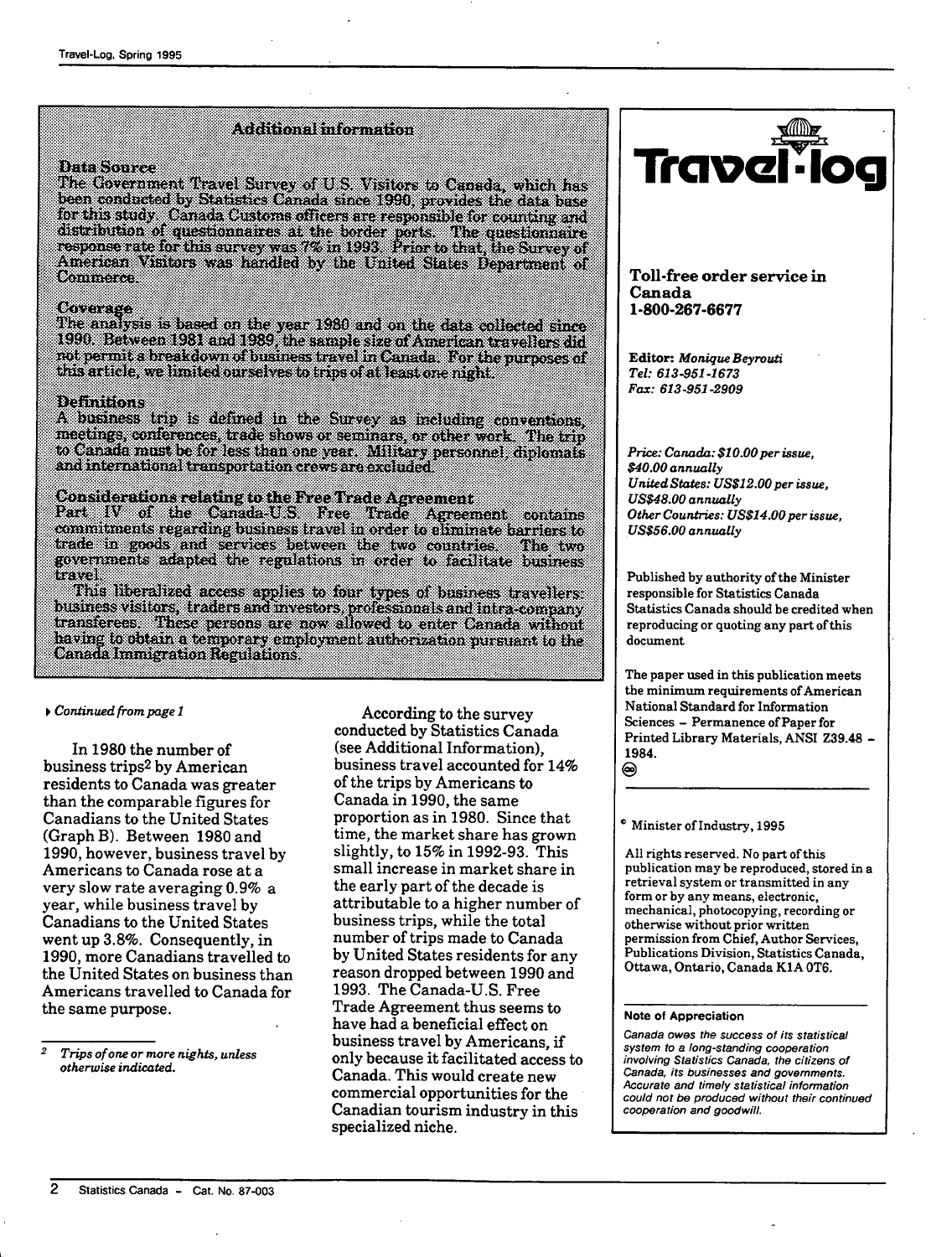**Table 1** 

### **Business Trips by Residents of the United States to Canada by Mode of Transportation, 1993**

|                 | <b>Trips</b> | Spending   | Average<br>Spending<br>per Trip |
|-----------------|--------------|------------|---------------------------------|
|                 | '000         | 000 000 \$ | \$                              |
| Same-Day Trips  | 1,468        | 41         | 28                              |
| Auto            | 1,290        | 30         | 23                              |
| Non-auto        | 178          | 11         | 62                              |
| Overnight Trips | $-1.815$     | 983        | 542                             |
| Auto            | 530          | 188        | 355                             |
| Non-auto        | 1,285        | 795        | 619                             |

### **Graph B One or More Nights Business Trips Between Canada and the United States**



**^** *Continued from page 2* 

### Ontario: Main Centre of Attraction

Not only is Ontario the main destination of American business travellers, but Toronto is also the city most often visited in Canada. Americans made some 664,000 business trips to that city in 1993, three times the number of trips made to Montreal. Data shows that the attraction to Ontario by American business travellers has been growing since 1990 to surpass 1 million in 1993. Over

one million visits were made to the province as a whole in 1993 (Graph C).

As the most popular destination in Canada according to Americans, Ontario found that business travel accounted for 16% of all visits by Americans to Ontario. In Quebec and Alberta, however, the proportion of business travel was the highest, i.e. 18% in 1993. In addition. Alberta recorded an increase of 28% in this type of travel between 1990 and 1993, compared with 4% in the country as a whole.

Of the three reasons specified in the survey for making a business trip to Canada, business meetings were mentioned in 55% of the cases (Table 2). One third of the business trips were to attend conventions, conferences, seminars and trade shows. The other reasons for business travel accounted for 13% of the market.

While business meetings are generally shorter than conventions, conferences or seminars, they are more profitable for Canada in terms of spending per day. When Americans come to Canada for business meetings, 56% of the time they come to Ontario. With respect to conventions, seminars and trade shows, half come to Ontario.

### Where do they come from?

In 1980, the regions of origin for the majority of business travel were located close to Ontario (Graph D). The main region was the Middle Atlantic, comprising New York, New Jersey and Pennsylvania, with a market share of 23%. It was followed closely by the East North Central region, with 21% of the total. This region comprises Wisconsin, Michigan, Illinois, Indiana and Ohio.

Ten years later, the East North Central region pulled ahead of the Middle Atlantic, accounting for 23% compared with 20%. In 1993, thanks to Michigan and Illinois, the East North Central region widened the gap and pulled ahead to 25%. However, the Middle Atlantic maintained its share at 20% of the business travel to Canada, as a result of the strong performance by New York.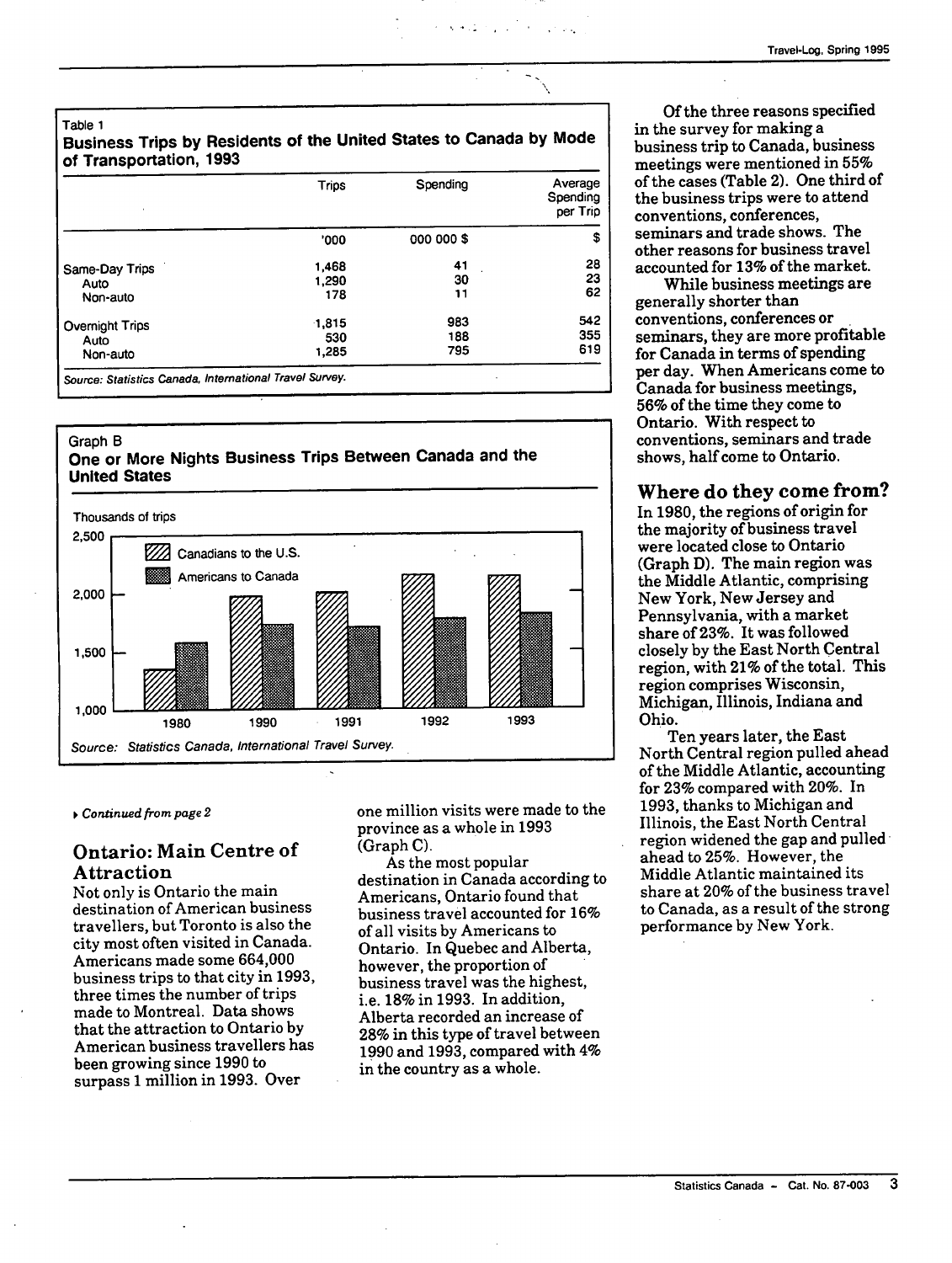

### Table 2 **Overnight Business Trips by Residents of the United States to Canada by Purpose of Trip, 1993**

|                                              | Trips | <b>Nights</b> | Spending        | Average<br>Duration | Average Spending per |       |
|----------------------------------------------|-------|---------------|-----------------|---------------------|----------------------|-------|
|                                              |       |               |                 |                     | Trio                 | Night |
|                                              | '000  |               | '000 000 000 \$ | <b>Nights</b>       | \$                   | \$    |
| <b>TOTAL</b>                                 | 1,815 | 5,558         | 983             | 3.1                 | 542                  | 177   |
| Meetings<br>Congresses,<br>conferences trade | 1.001 | 2.313         | 471             | 2.3                 | 471                  | 204   |
| show or seminar                              | 573   | 2.366         | 376             | 4.1                 | 656                  | 159   |
| <b>Other Business</b>                        | 241   | 879           | 136             | 3.6                 | 564                  | 155   |

#### *V Continued from page 3*

In the Canadian ranking of business travel by state of origin. New York, Michigan and California are at the top of the list (Graph E). Ontario benefits from the proximity of two main business markets. However, Michigan is slightly ahead of the State of New York from Ontario's standpoint. These two markets account for one business trip out of four in that province. California remains an important player, in sixth position behind Ohio, Illinois

and Pennsylvania, all neighbours of Ontario.

The Province of Quebec primarily attracts business travellers from New York. It is the only state that accounts for more than 10% of the American business trips to that province. In second position in Quebec is Illinois, followed closely by Pennsylvania. An interesting point to note is that more Californians than Michigan residents made a business trip to Quebec in 1993.

As is the case with all travel by American residents to British Columbia3, the State of Washington represents the main source of business travel, 26%. California is second with 17%.

At the height of the recession, in 1991, only four states sent more than 100,000 travellers on business to Canada, namely, New York, California, Michigan and Illinois. In 1993, there were three more: Pennsylvania, Ohio and the State of Washington. In addition, Texas emerged as one of the main markets for business travel. In 1993, some 83,000 business travellers came from this part of the United States. Half of these headed for Ontario, but Alberta was second, ahead of Quebec.

### An Asset to the Tourism Industry

In 1993, meetings, conventions, conferences, seminars, trade shows or other work attracted 1.8 million business travellers from the United States to Canada. The average stay was three nights, while for all American travellers in Canada, it was four. These trips brought in \$983 million, nearly half of which was spent on accommodation alone.

Business travellers come to Canada year round, contrary to vacationers, who prefer the summer. It is in the summer, however, that their average stay is longer, as if they wanted to take advantage of the opportunity to combine business with pleasure (Table 3).

Only 29% of American business travellers came to Canada by automobile. Most of them came by plane to save time. Regardless of whether they came by car or plane, the duration of their stay was practically the same. In both cases, business meetings accounted for less time than conventions, conferences and seminars.

<sup>3</sup> *Includes Yukon and Northwest Territories.*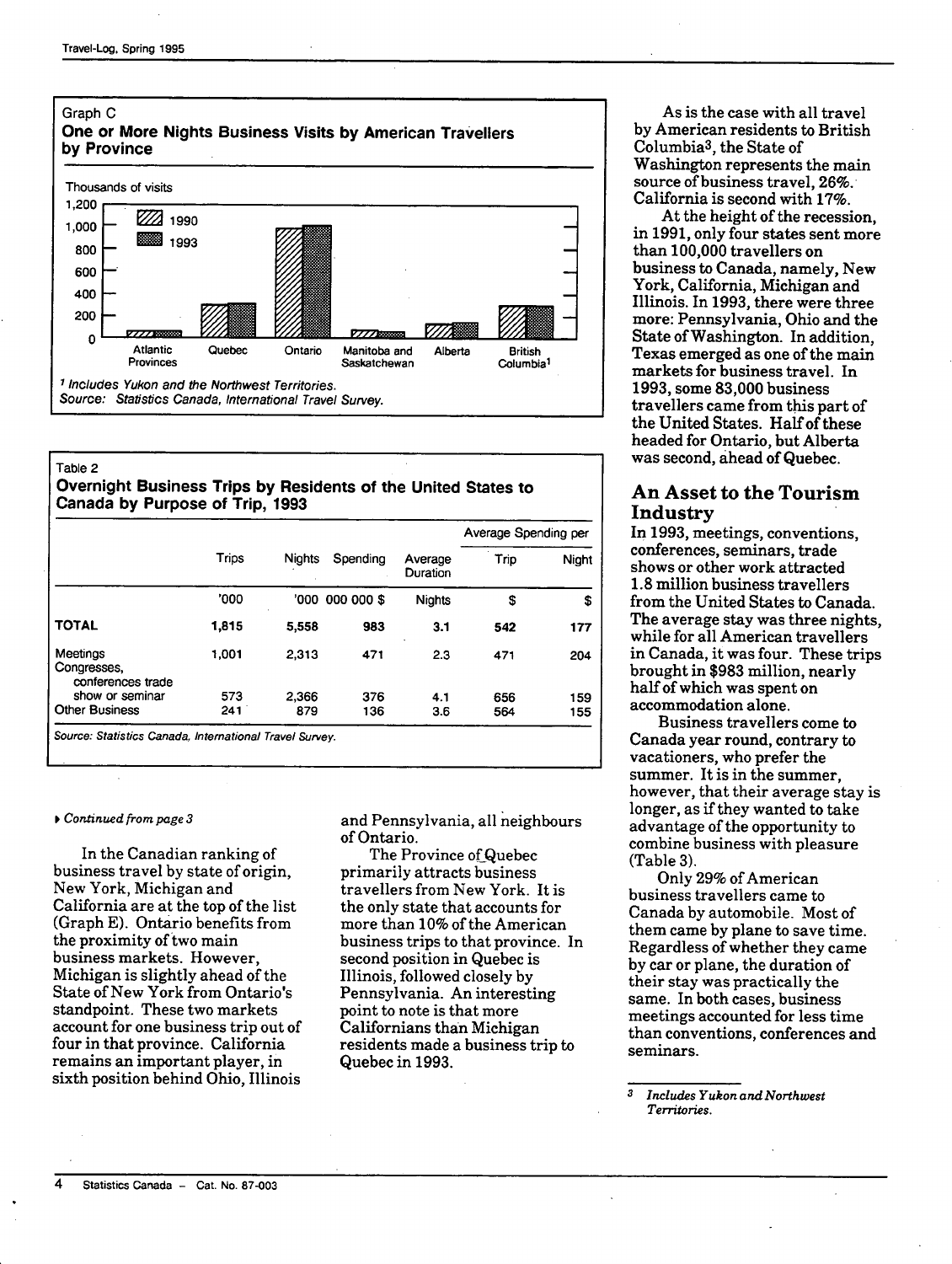Graph D

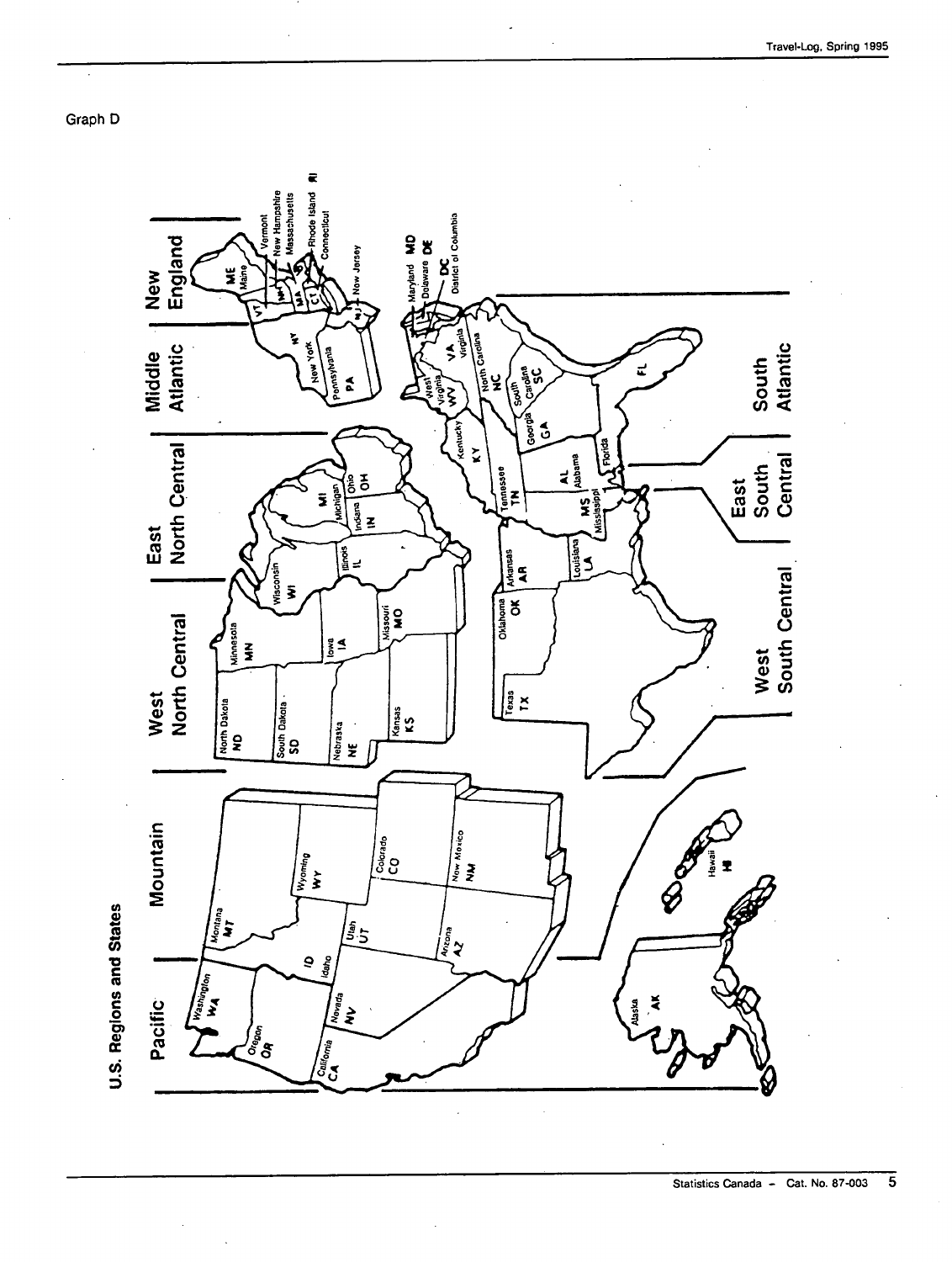

### Table 3 **Overnight Business Trips by Residents of the United States to Canada by Quarter, 1993**

|        | Trips | <b>Nights</b> | Spending        | Average<br>Duration | Average Spending per |       |
|--------|-------|---------------|-----------------|---------------------|----------------------|-------|
|        |       |               |                 |                     | Trio                 | Night |
|        | '000  |               | '000 000 000 \$ | <b>Nights</b>       | \$                   | \$    |
| First  | 352   | 965           | 164             | 2.7                 | 466                  | 170   |
| Second | 557   | 1.704         | 290             | 3.1                 | 521                  | 170   |
| Third  | 515   | 1.829         | 320             | 3.6                 | 621                  | 175   |
| Fourth | 392   | 1.061         | 209             | 2.7                 | 533                  | 197   |

#### *V Continued from page 4*

It is with respect to expenditures that a marked difference is seen between business travellers coming to Canada by automobile and those using another means of transportation. The average expenditure per night on a business trip to Canada by automobile was \$115, while for the other means of transportation it amounted to \$200 in 1993.

### They Do More Than Just Work

The survey endeavoured to determine the interest engendered by a trip to Canada by presenting

a list of activities. The activity most often reported by these business travellers to Canada was related to fine dining. Three out of five travellers indicated they had enjoyed meals in high quality restaurants. Shopping was second, with nearly half the travellers engaging in this activity during spare time, while 37% also took advantage of their stay to go sightseeing (Graph F).

While nearly half of these people travelled alone, one out of four business travellers was accompanied by another adult (Table 4). The increase in the number of trips was most pronounced between 1990 and 1993 in the age group 45-54 years. In addition, nearly 550,000 trips were made by women in 1993, an increase of 10% over 1990.

### The American Recovery and Business Travel to Canada

The American economy recorded strong growth in 1994. Canada is in a good position to benefit from this recovery, which would translate into a new upward movement in the market for travel from the United States.

The most recent figures from the monthly International Travel Survey indicate a net recovery in 1994 in terms of all visits to Canada by American travellers. The annual rate of growth in 1994 exceeded the rates recorded since the last recession. In addition, the opening of the casino in Windsor had a significant impact on trips by American residents to Ontario since the summer.

It is too early to separate the effects of the recovery in the United States from the liberalization of trade in this situation. Trade agreements fall within the structural domain, that is, they apply in the long term, while the recovery is related to the economic situation in the United States. It should be noted, however, that since 1990 the number of nights associated with business trips by Americans to Canada dropped only in 1991, at the height of the recession.

The business travel marketing plan put forward by Industry Canada<sup>4</sup> emphasizes the fact that the specific characteristics of this market segment should be considered. The difficulty stems in part from the fact that the target group is spread throughout the United States. It is also an area where business relationship marketing predominates.

*Industry Canada, Tourism Business Plan 1994-1995, August 1994.*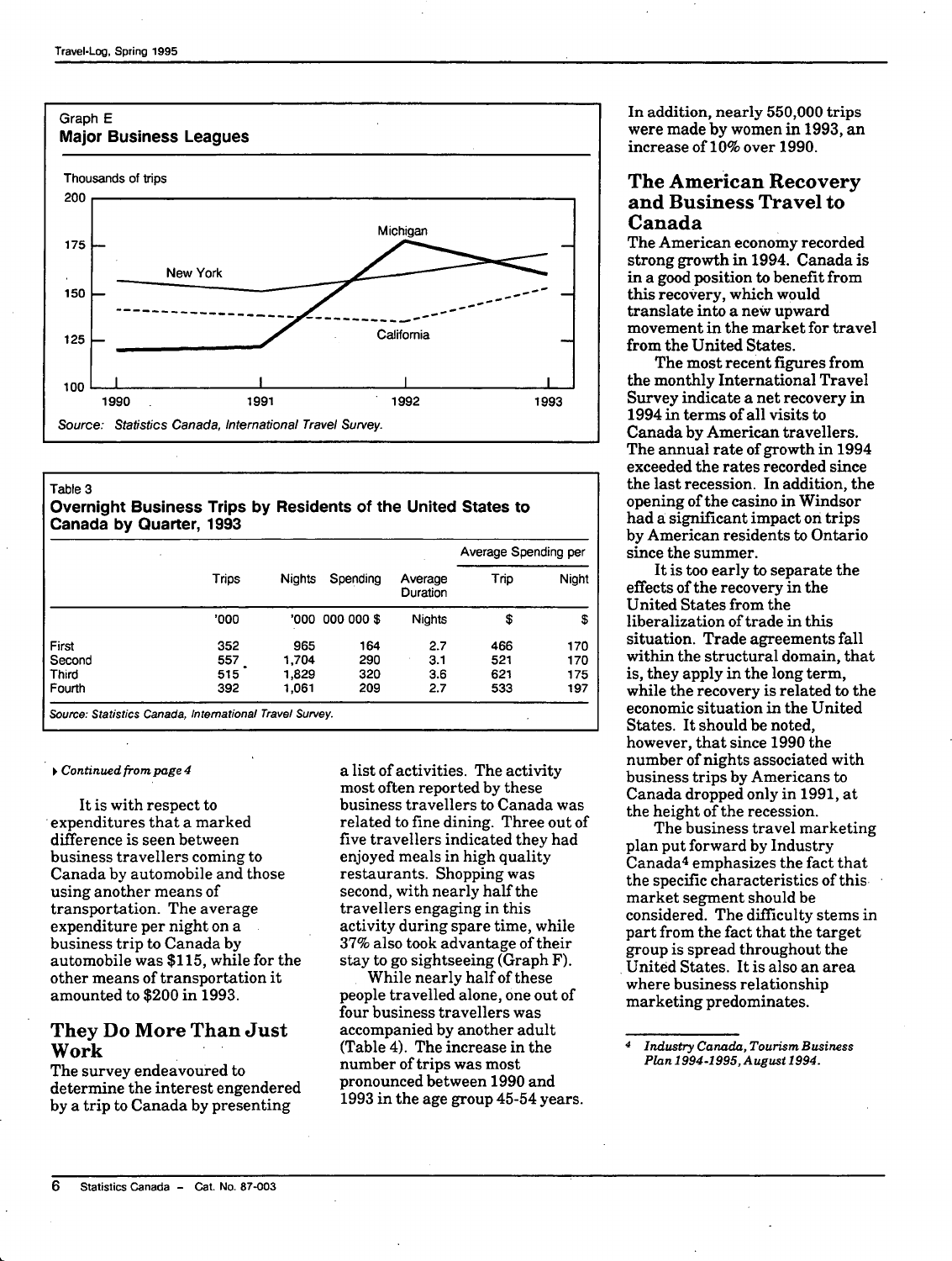

#### .<br>Table 4

#### **Profile of Overnight Business Trips from the United States, 1993**  Total by Sex: Male Female Not stated by Age: Less than 25 25 - 34  $35 - 44$  $45 - 54$ 55 - 64 65 + Not Stated by Composition of Travelling Party': **Adults** 1 Adult 2 Adults 3 + Adults **Adults with Children** Others or Not stated <sup>1</sup> The respondent indicates the number of persons for whom helshe can report spending and activities. Number 1,815 1,146 549 120 67 296 517 486 250 79 120 830 475 315 75 120 Share **%**  100 63 30 7 4 16 28 27 14 4 7 46 26 17 4 7

Source: International Travel Survey.

#### *f Continued from page 6*

In order to increase the volume of business travel to Canada, the services provided for this target group will have to take into account the most recent developments in the area of communications. Technology now permits business travellers access to the same services they enjoy at the office when they travel. By offering superior service, the tourism industry, in particular the hotel industry, will be seeking to come out ahead of the competition.

*Lise Beaulieu-Caron is currently on assignment as an analyst in the National Accounts and Environment Division.*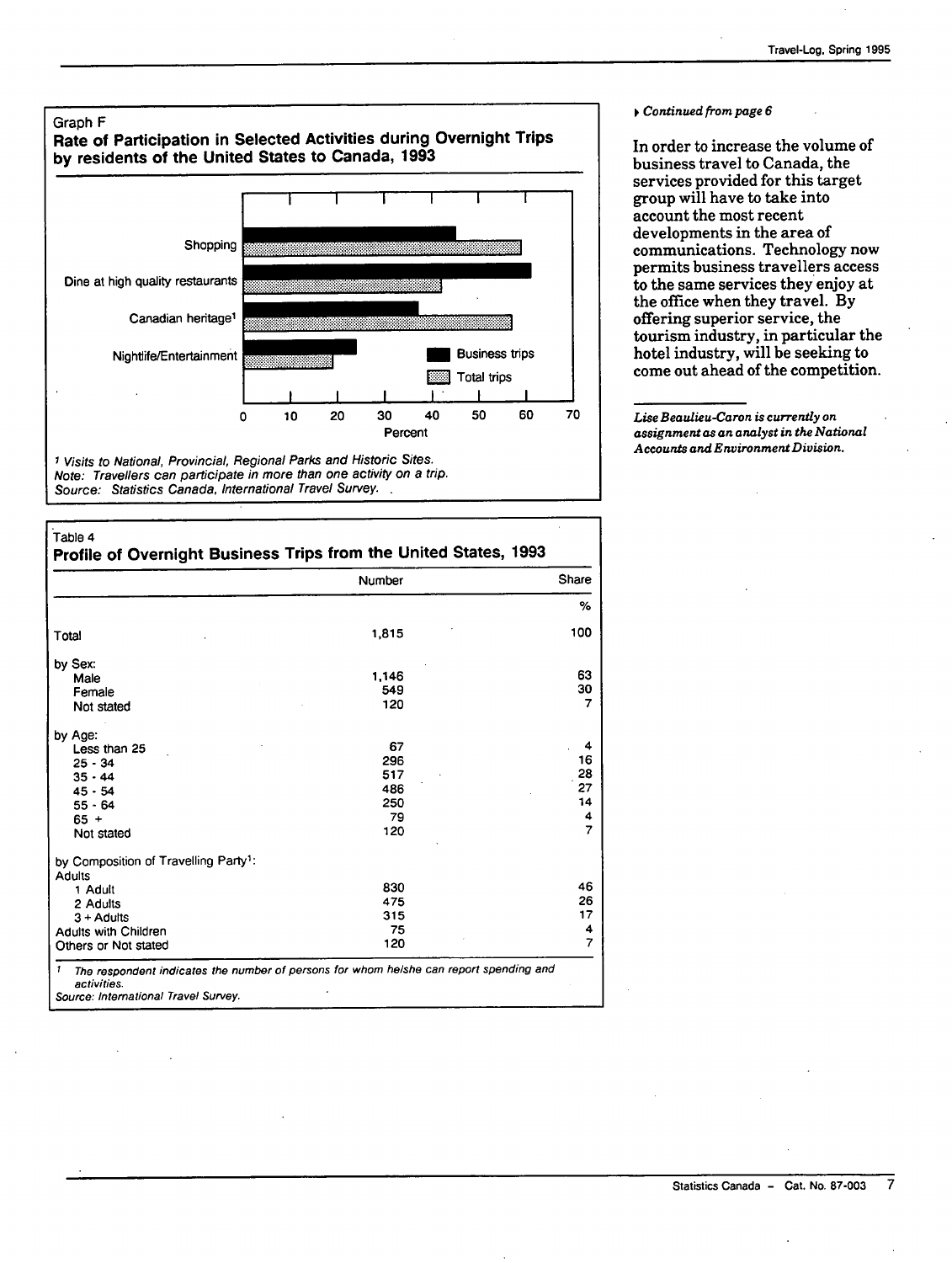

### Travel Between Canada and Other Countries in 1994

### **Record Number of Overseas Visitors**

A record number of overseas visitors spent at least one night in Canada in 1994. Meanwhile, Canadians made the lowest number of overnight trips to the United States since 1988.

A record 3.5 million visitors from overseas countries spent at least one night in Canada in 1994. This represents an 11.1% increase from the 1993 level, the largest rise in six years.

Overnight travel to Canada by residents of the United States, our largest source of international visitors, also increased in 1994, up 4.1% to 12.5 million.

Since overseas residents tend to make longer trips to Canada than U.S. residents, the economic impact of this increase is significantly greater than that of a comparable rise in the number of US visitors. Because of their typically longer trips, overseas residents spent an average of C\$914 per overnight trip in 1993, compared with C\$343 for U.S. residents.

Overnight visits by residents of the top 10 countries of origin were all up in 1994. The improved exchange rate compared to 1993 for foreign currencies into Canadian dollars, including the U.S. dollar, the U.K. pound, the Japanese yen, the French franc and the German mark, contributed to these increases.

### **Note to users**

Month-to-month comparisons use seasonally adjusted data (data adjusted for variations that repeat annually and for variability caused by the different volumes of travellers associated with different days of the week).

Year-over-year comparisons use unadjusted data (the actual traffic counts).

**Record number of overseas visitors made overnight trips to Canada in 1994** 



## **Estimated trips to Canada of one or more nights**

| Top 10 countries     | Annual 1994P | 1993 to 1994 |  |
|----------------------|--------------|--------------|--|
|                      | '000         | % change     |  |
| Country of residence |              |              |  |
| <b>United States</b> | 12,514       | 4.1          |  |
| United Kingdom       | 582          | 2.3          |  |
| Japan                | 483          | 18.2         |  |
| France               | 410          | 13.4         |  |
| Germany              | 372          | 8.2          |  |
| Hong Kong            | 130          | 11.0         |  |
| Australia            | 119          | 22.1         |  |
| Italy                | 97           | 1.6          |  |
| Switzerland          | 90           | 7.9          |  |
| Netherlands          | 90           | 6.0          |  |

Increased spending by visitors to Canada and decreased spending by Canadians outside the country have combined to improve Canada's international travel account deficit. During the third quarter of 1994, a travel account deficit of \$1.4 billion, (seasonally adjusted) was recorded, the smallest since the fourth quarter of1989.

### **Overnight Trips to the United States Down**

In 1994, overnight trips to the United States by Canadian

residents fell to the lowest level since 1988. Canadians made 15.0 million trips of this type, down 13.4% from the previous year.

A major factor behind this decline was the weak Canadian dollar, which averaged US73 cents in 1994, compared with more than US87 cents when overnight travel to the United States peaked at 19.1 million trips in 1991.

By contrast, Canadians' overnight travel to all other countries increased 3.3% in 1994 to a record 3.4 million trips, continuing the long-term upward trend.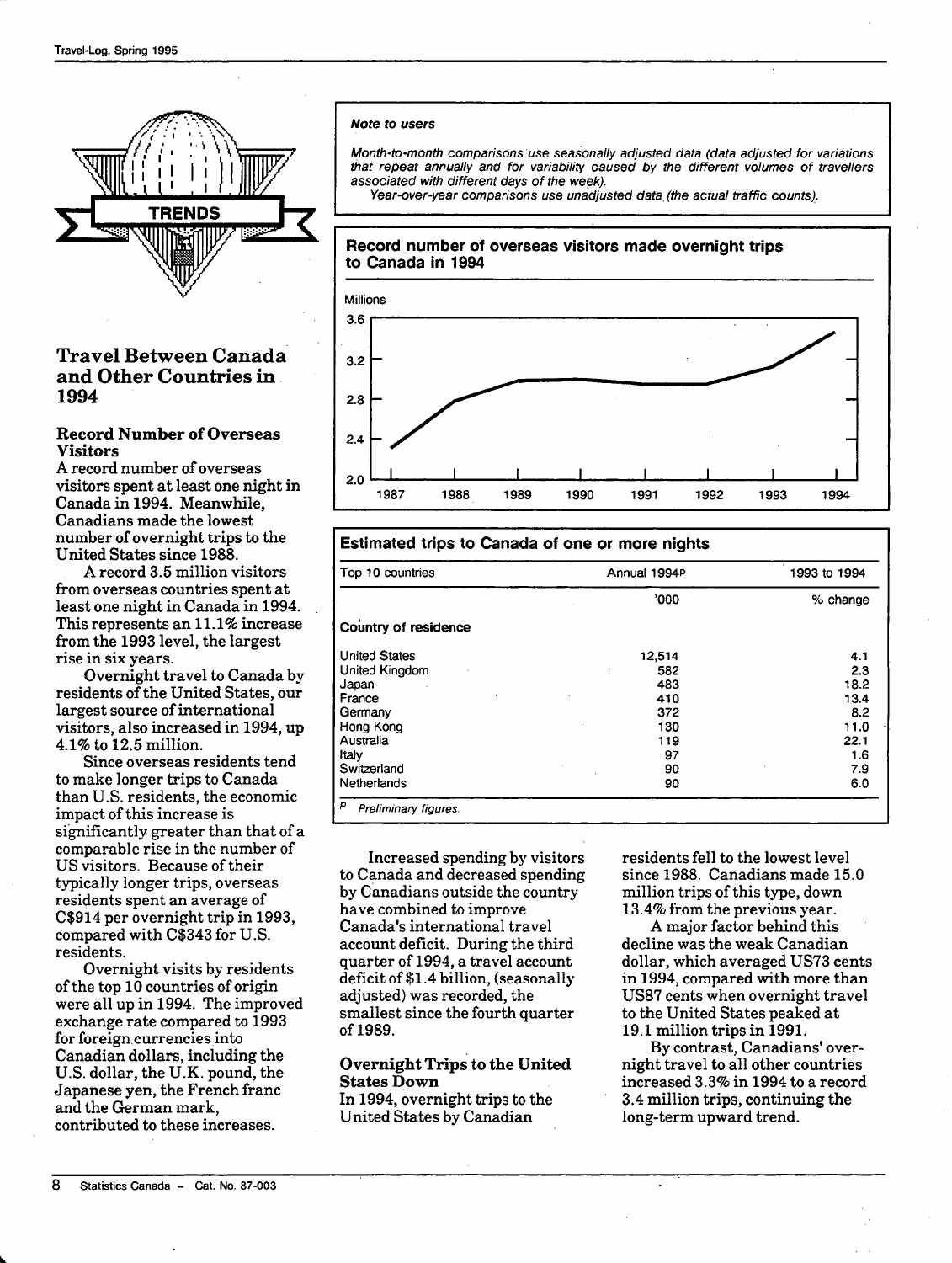



|                         | Annual 1994P | 1993 to 1994        |  |
|-------------------------|--------------|---------------------|--|
|                         | '000         | % change<br>$-20.9$ |  |
| Canada                  | 38,223       |                     |  |
| Province of re-entry    |              |                     |  |
| <b>New Brunswick</b>    | 5.723        | $-24.3$             |  |
| Quebec                  | 3.754        | $-24.3$             |  |
| Ontario                 | 17.512       | $-20.8$             |  |
| Manitoba                | 730          | $-20.4$             |  |
| Saskatchewan            | 301          | $-32.4$             |  |
| Alberta                 | 186          | $-18.0$             |  |
| <b>British Columbia</b> | 9.993        | $-17.2$             |  |
| Yukon                   | 25           | 6.0                 |  |

#### **»** *Continued from page 8*

### **Same-Day Car Trips to the United States at Six Year Low**

Same-day cross-border car trips by Canadian residents often used as an indicator of cross-border shopping fell 20.9% in 1994, to 38.2 million. This was the third consecutive annual decrease for. this type of travel, which peaked at 59.1 million trips in 1991, and the lowest level since 1988, when 36.2 million trips were registered.

Apart from the weak Canadian dollar, factors contributing to this decrease include the narrowing gap between Canadian and U.S. gas prices (C12 cents per litre in 1994) and reduced taxes on tobacco products in Canada.

### **December 1994**

U.S. residents made 1.0 million overnight trips to Canada in December, down 2.2% from November. Meanwhile, overnight trips to Canada by residents of overseas countries totalled 297,000, nearly unchanged from October's record. This type of travel has been increasing since mid-1992.

Canadians' overnight travel to the United States has been decreasing since late 1991. Considering all modes of transportation, Canadians made 1.2 million overnight trips to the United States in December, down 1.3% from November. By contrast, since June 1991, Canadians' overnight travel to all other countries has been increasing. This type of travel rose 1.2% from November to December, to an unprecedented 289,000 trips.

### **Improvement of the International Travel Account Deficit in 1994 (preliminary)**  Attracted partly because of the weakened Canadian dollar, foreign visitors spent a record amount in Canada in 1994, driving the international travel account deficit to a five-year low of \$6.0 billion.

This deficit represents a substantial 24.3% improvement from the 1993 level of \$7.9 billion.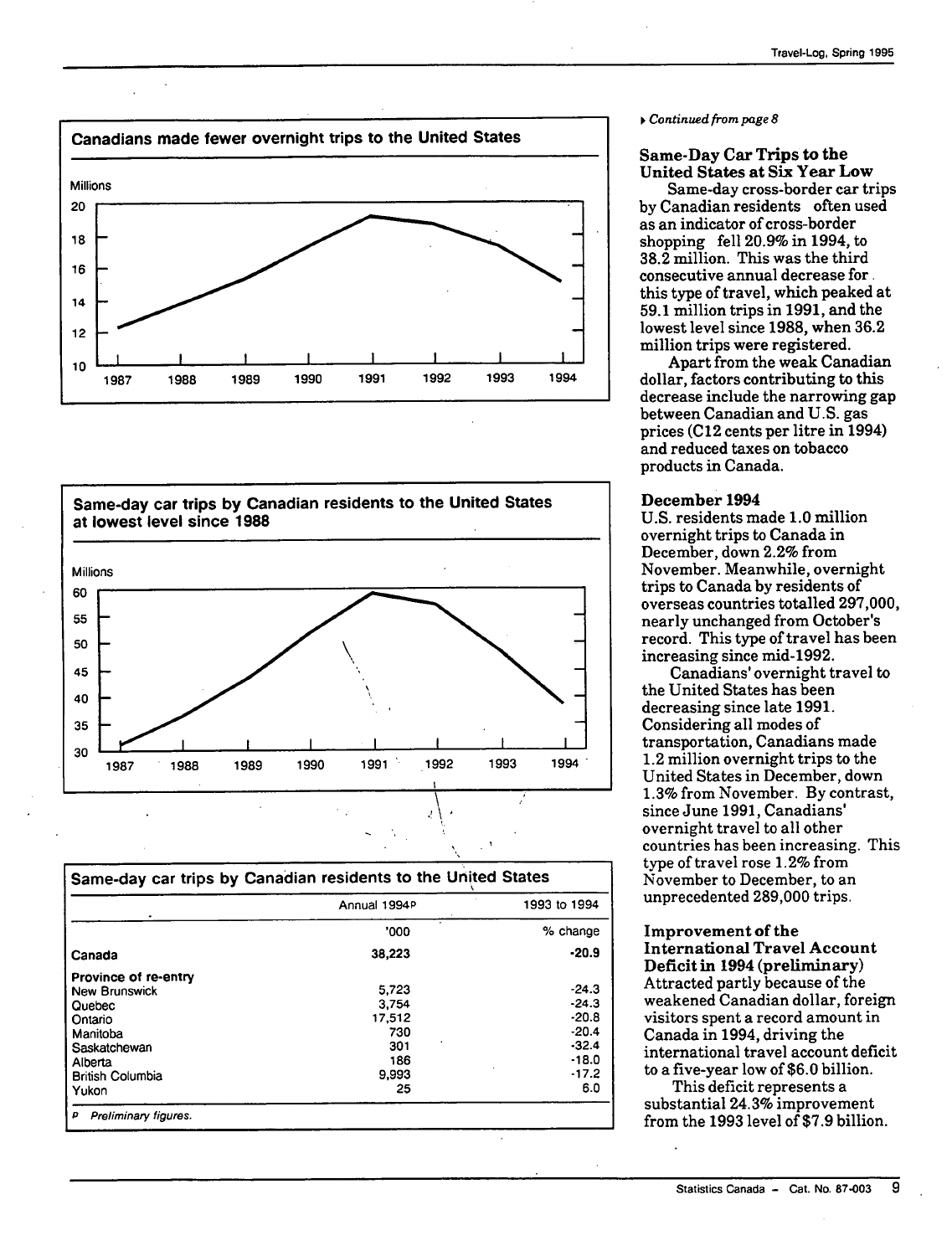### **•** *Continued from page 9*

*A* major factor in the improved travel deficit has been the weak Canadian dollar. It has contributed to higher spending in Canada by visitors and to lower spending by Canadians outside the country. The Canadian dollar averaged US73 cents in 1994, a dime less than in 1992 when the travel deficit peaked.

During 1992, when the international travel account deficit reached an unprecedented \$8.2. billion, it represented 30.8% of Canada's current account deficit. In 1993, this share fell to 25.7%.

**Fourth Quarter 1994** (data seasonally adjusted) Canadians spent \$1.5 billion more travelling outside the country in the fourth quarter of 1994 than foreign visitors brought in.

Canadians travelling internationally during the fourth quarter of 1994 spent a total of \$4.0 billion, an increase of 10.1% from the previous quarter. Meanwhile, overall spending by foreign visitors to Canada remained relatively stable.

For further information, contact Ruth Martin (Telephone 613-951-1791 or Fax 613-951- 2909), International Travel Section, Education, Culture and Tourism Division.

### Travel Price Index, Fourth Quarter and Annual, 1994

The Travel Price Index (TPl) is an aggregate index of goods and services used when travelling in Canada. Price movements are taken from detailed Consumer Prices Index (CPI) series.

After a 0.7% decline in the first quarter of 1994 over the last quarter of 1993, the Travel Price Index registered increases in the following two quarters. Meanwhile, in the last quarter of the year, the index dopped 1.4% over the summer quarter but increased 2.4% over the fourth quarter of 1993.







### **Fourth Quarter 1994**

In the fourth quarter of 1994, an increase of 5.3% in the price of rental and leasing of automative vehicles was completely offset by a drop of 5.4% in the prices of traveller accomodation. Compared to the previous quarter, prices of many other components of the TPl were down, the second important one being the price of inter-city transportation, down 2.2%.

In comparison, overall prices for goods and services, as measured by the Consumer Price Index (CPI) were stable during the same period.

### **Annual 1994**

On an annual basis, the TPl reached 136.3 in 1994, or 1.7% over 1993.

From 1993 to 1994, prices of all components of the TPl were up excluding tobacco products and smoker's supplies which were subject to major tax reductions in early 1994. The major increases in the prices were related to the intercity transportation services, up 7.9% in 1994 compared to 1993 and to rental and leasing of automative vehicles, up 6.8%.

A technical report of the Travel Price Index is available from the Travel, Tourism and Recreation Section at 613-951-1673.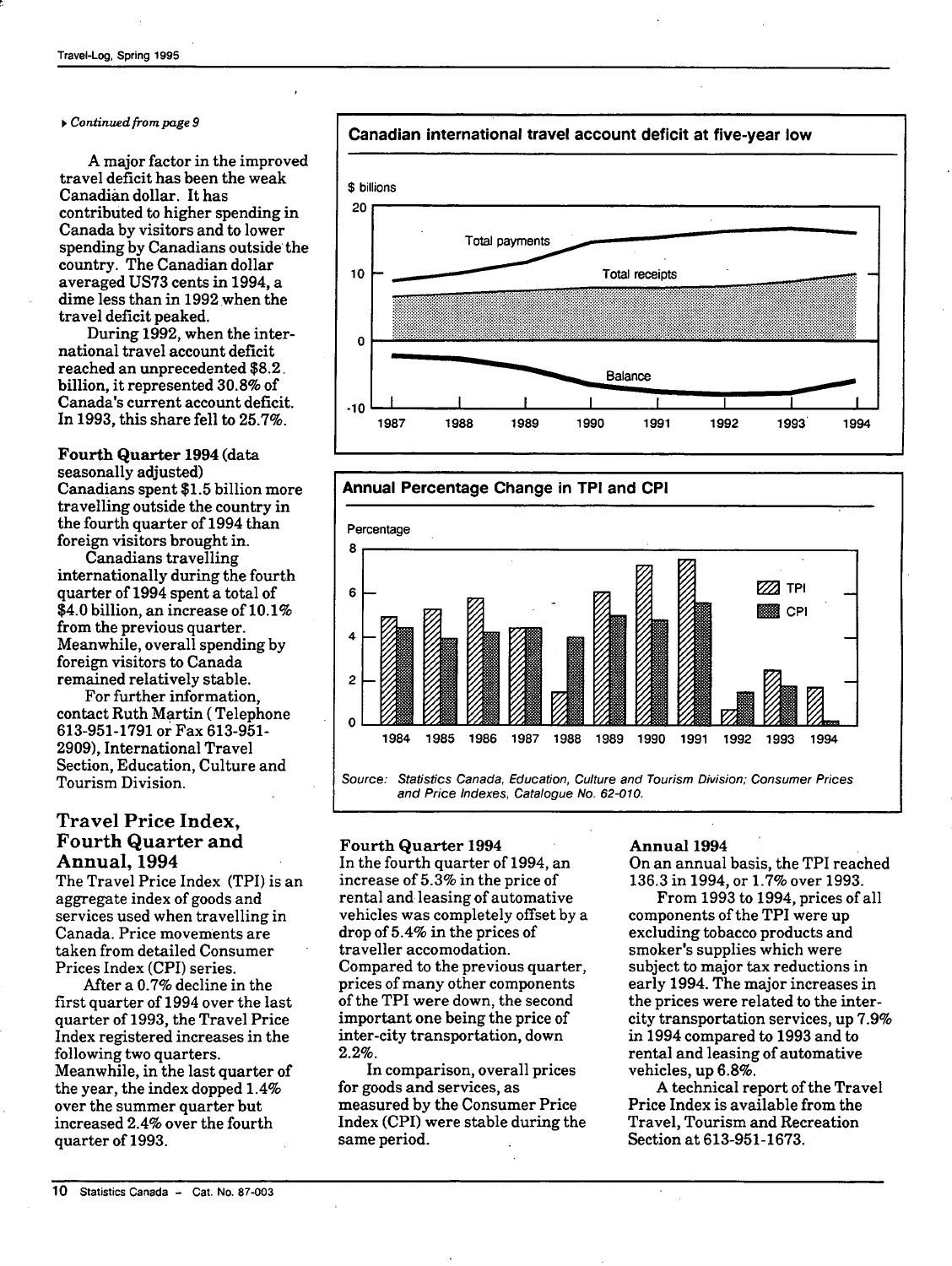### ^ *Continued from page 10*

|                                             | Fourth<br>Quarter<br>1994 | % Change            |                  |              | % Change  |
|---------------------------------------------|---------------------------|---------------------|------------------|--------------|-----------|
| Components of the TPI1                      |                           | Previous<br>Quarter | Previous<br>Year | Year<br>1994 | 1993-1994 |
| Inter-city transportation                   | 149.3                     | $-2.2$              | 10.5             | 144.5        | 7.9       |
| Local and commuter transportation           | 157.6                     | 0.1                 | 1.4              | 157.1        | 1.4       |
| Rental and leasing of automotive vehicles   | 128.3                     | 5.3                 | 5.3              | 123.0        | 6.8       |
| Operation of automotive vehicles            | 136.2                     | $-0.9$              | 2.9              | 135.0        | 2.3       |
| Traveller accommodation                     | 125.0                     | $-5.4$              | 4.3              | 123.4        | 3.1       |
| Food                                        | 123.4                     | $-0.1$              | 0.4              | 123.3        | 0.4       |
| Alcoholic beverages                         | 142.5                     | 0.5                 | 0.4              | 142.3        | 0.3       |
| Clothing                                    | 131.1                     | $-0.5$              | 0.6              | 131.8        | 0.8       |
| Medicinal and pharmaceutical products       | 151.8                     | $-0.3$              | 0.1              | 152.6        | 0.9       |
| Personal care                               | 131.2                     | 0.1                 | -0.6             | 131.9        | 0.6       |
| Photographic goods and services             | 116.5                     | $-0.2$              | 0.7              | 116.4        | 1.2       |
| Reading materials and other printed matter  | 154.9                     | 1.0                 | 3.8              | 152.7        | 3.2       |
| Tobacco products and smokers' supplies      | 136.4                     | 0.0                 | $-40.4$          | 145.1        | $-36.3$   |
| Travel Price Index (TPI),<br>$1986 = 100$   | 137.7                     | $-1.4$              | 2.4              | 136.3        | 1.7       |
| Consumer Price Index (CPI),<br>$1986 = 100$ | 131.2                     | 0.3                 | 0.0              | 130.7        | 0.2       |

' The following TPl components are not published by the Division: Admission to entertainment; Use of recreational vehicles; Records, compact dies and prerecorded audio magnetic tapes; Use of recreational sports and health facilities.

Sources: Prices Division; The Consumer Price Index, Cat. No. 62-001.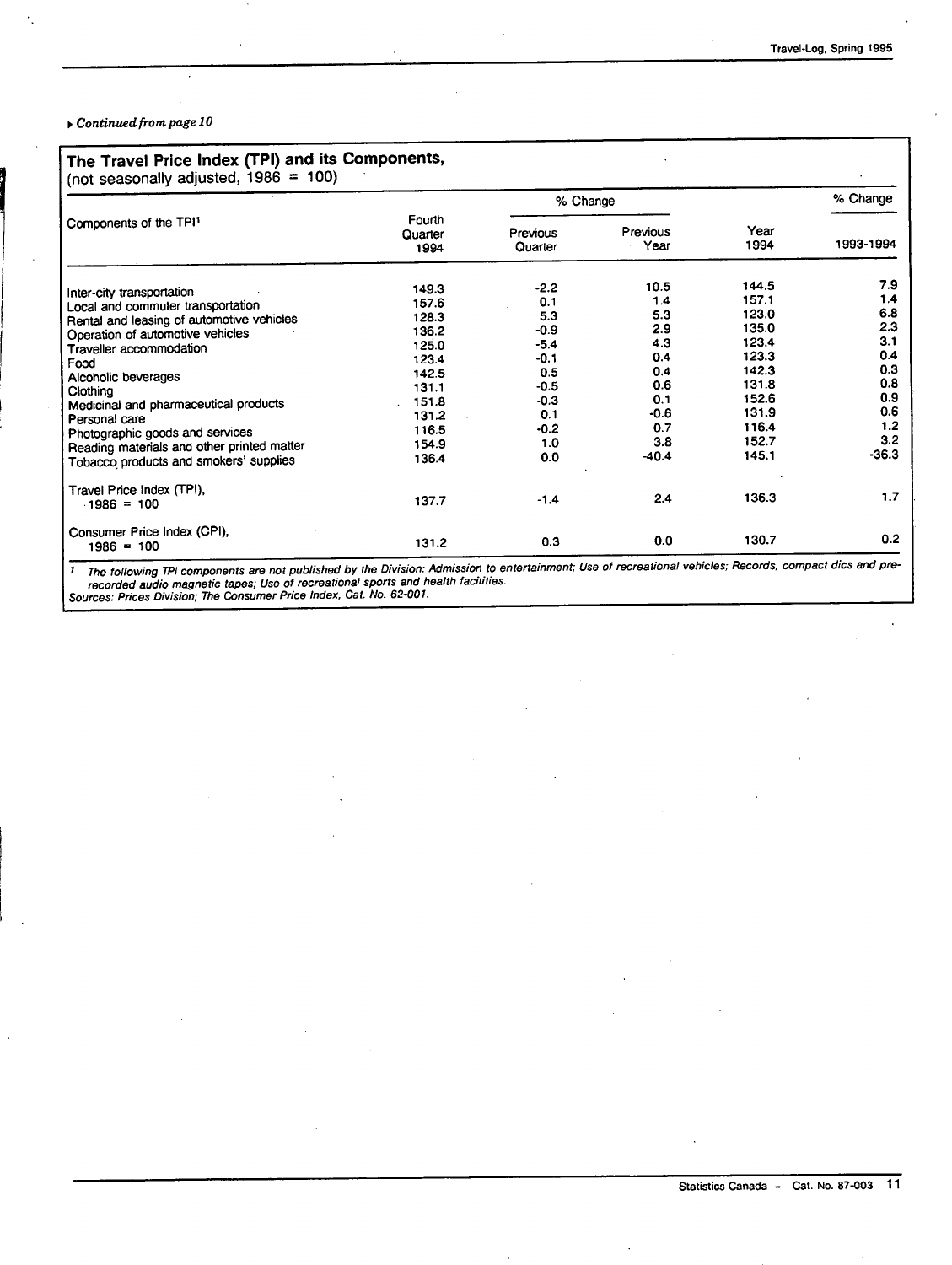

### Domestic Travel by Canadians

During the first nine months of 1994, Canadians took 121 million trips to Canadian destinations. Pleasure was the main reason stated for travelling (39.3%), followed by visits to friends and relatives (33.2%), business and convention (14.8%), and personal and other reasons (12.7%). Of all reported trips, 51% included a stay of more than 24 hours whereas 49% were same-day travel.

Figures on domestic travel by Canadians are now available for the first nine months of 1994. The microdata file containing detailed information on travellers and trips will be available in April. For further information, contact Sylvie Bonhomme (613) 951-1672, Travel, Tourism and Recreation Section, Education, Culture and Tourism Division.

### Focus on culture, Winter 1994 and Spring 1995

A main article in the Winter 1994 issue of Focus *on Culture,* Statistics Canada's quarterly newsletter on culture looked at tourists who visit our cultural venues, especially museums. Tourists can be seen as both a stimulant to our tourism and cultural industries, and a potential cost. They can be a cost if their priorities differ from those of local visitors.

The Spring 1995 issue *oiFocus on Culture* also carries an article which may be of interest to you. This article looks at attendance at cultural events by Canadians travelling both domestically and to foreign destinations. The likelihood of a traveller attending a play or concert is looked at in relation to trip length, purpose of trip and destination.

The Winter issue (Vol. 6 No. 4) and the Spring issue (Vol. 7 No. 1) are both available now (87-004, \$7/\$26). For further information, please contact Mary Cromie (613-951-6864), Education, Culture and Tourism Division.

### The labour market: year-end review, 1994

By many accounts, 1994 was a good year for employment. For the first time since 1992 the economy was able to shed its "jobless recovery" image. A summary of changes and trends in the labour market in 1994, entitled "The labour market: Year-end review", is featured in the Spring 1995 issue *of Perspectives.* 

The Spring 1995 issue *of Perspectives onLabour andlncome* (75-OOlE, \$14/\$56) is now available. For further information, please contact the nearest Statistics Canada Regional Reference Centre.